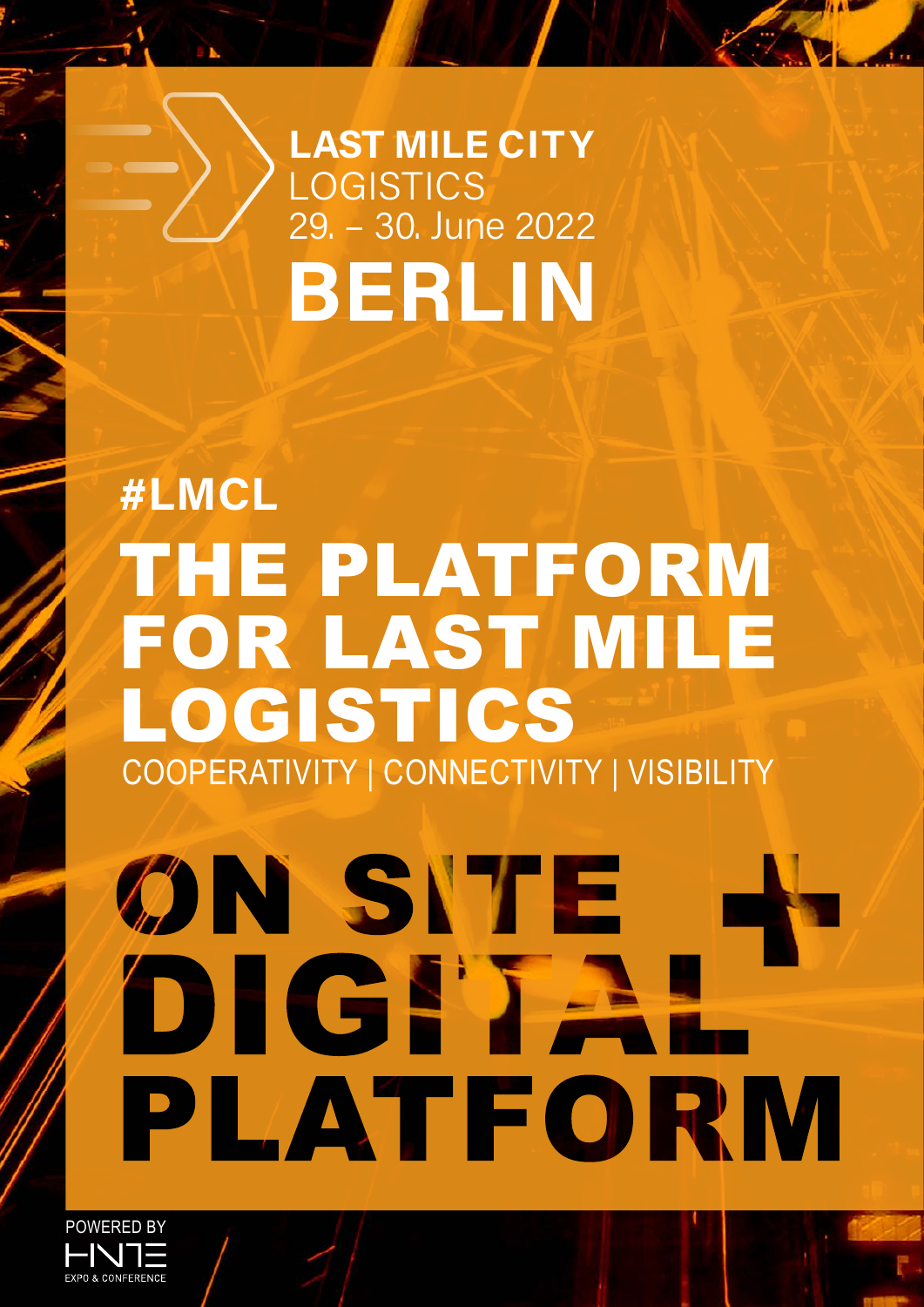29. + 30. June 2022 **LAST MILE CITY** LOGISTICS

# lastmilecitylogistics.de

## **Standbaupakete /** Stand construction packages





# **STANDBAU ENTRY (START UP) /** STAND CONSTRUCTION ENTRY (START UP)\*

#### **Inkludierte Ausstattung / included equipment:**

- 1 x Monitorregal klein, Logoheader / 1 monitor shelf small, logo graphic
- 1 Grafik ca. 90x50cm, alternativ Grafik gegen einen Monitor (43") gegen Aufpreis austauschbar / 1 graphic ca. 90x50cm, alternatively graphic can be exchanged against a monitor (43") for an additional charge
- 1 x Arbeitstisch / 1x high table
- 2 x Barhocker / 2 bar stools
- inkl. Schukosteckdose, Teppich, Stromanschluss 230V / incl. socket, carpet, power supply 230V
- Teppich / carpet

#### **STANDBAU BASIC /** STAND CONSTRUCTION BASIC\*

**Inkludierte Ausstattung / included equipment:**

- 1 x Monitorregal klein, Logoheader / 1 monitor shelf small, logo graphic
- 1 Grafik ca. 90x50cm, alternativ Grafik gegen einen Monitor (43") gegen Aufpreis austauschbar / 1 graphic ca. 90x50cm, alternatively graphic can be exchanged against a monitor (43") for an additional charge
- 1 x Arbeitstisch / 1x high table
- 2 x Barhocker / 2 bar stools
- inkl. Schukosteckdose, Teppich, Stromanschluss 230V / incl. socket, carpet, power supply 230V
- Teppich / carpet

**1.890,00 €**



#### **STANDBAU PREMIUM /** STAND CONSTRUCTION PREMIUM\*

#### **Inkludierte Ausstattung / included equipment:**

- 1 x Monitorregal groß, Logoheader / 1 monitor shelf big, logo graphic
- 1 Grafik ca. 102x58cm, alternativ Grafik gegen einen Monitor (48") gegen Aufpreis austauschbar / 1 graphic ca. 102x58cm, alternatively graphic can be exchanged against a monitor (48") for an additional charge
- 1 x Pinnwand / 1 x pinboard
- 1 x Arbeitstisch / 1 x high table
- 2 x Barhocker / 2 x bar stools
- inkl. Schukosteckdose, Teppich, Stromanschluss 230V / incl. socket, carpet, power supply 230V
- Teppich / carpet

#### **3.450,00 €**

\*Individuelle Anpassungen sind in Abstimmung mit ARNO DESIGN möglich / Individual adaptations are possible in consultation with ARNO Design.

**<sup>2.400,00 €</sup>**